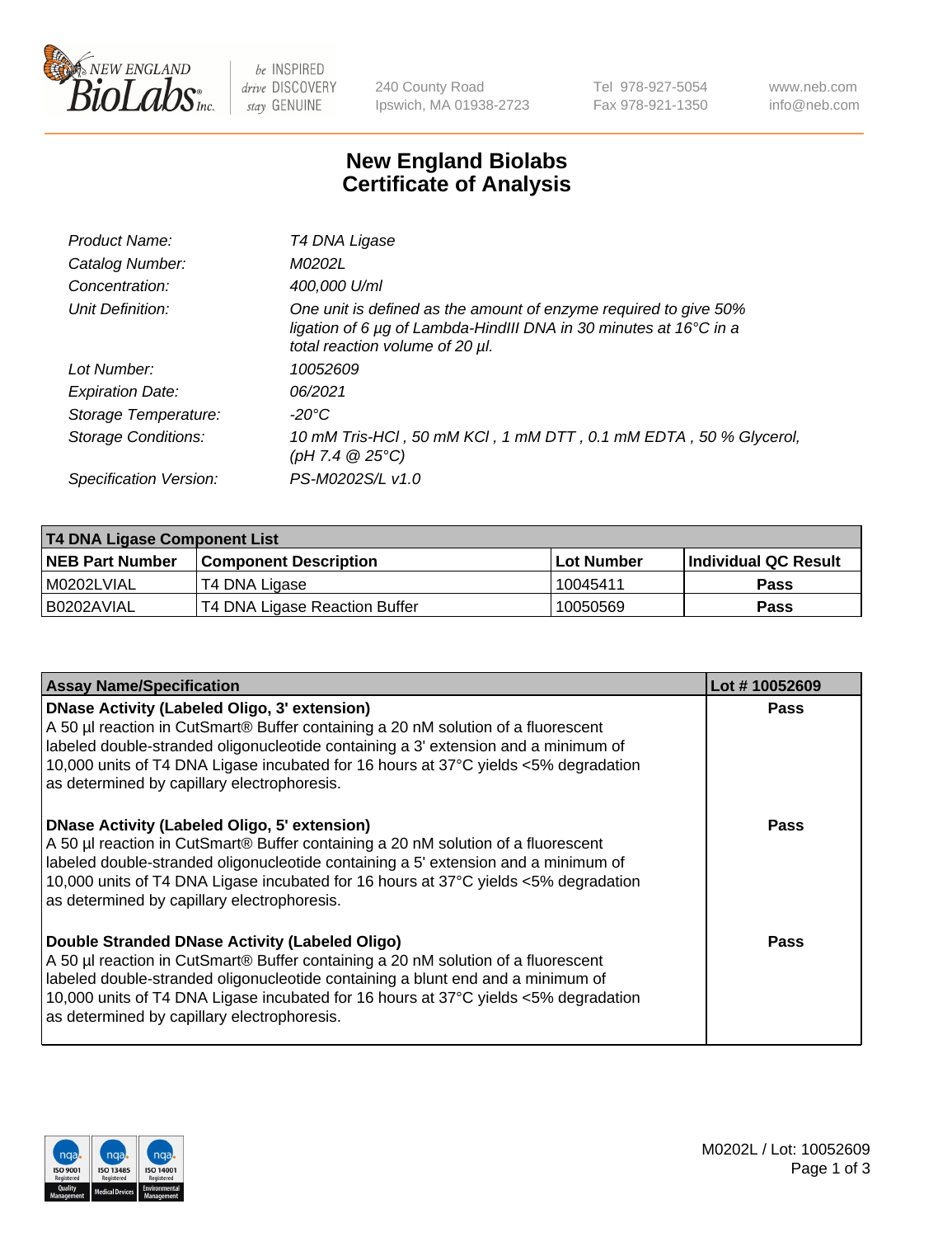

be INSPIRED drive DISCOVERY stay GENUINE

240 County Road Ipswich, MA 01938-2723 Tel 978-927-5054 Fax 978-921-1350

www.neb.com info@neb.com

| <b>Assay Name/Specification</b>                                                                                                                                                                                                                                                                                                                                                                                    | Lot #10052609 |
|--------------------------------------------------------------------------------------------------------------------------------------------------------------------------------------------------------------------------------------------------------------------------------------------------------------------------------------------------------------------------------------------------------------------|---------------|
| <b>Endonuclease Activity (Nicking)</b><br>A 50 µl reaction in NEBuffer 1 containing 1 µg of supercoiled PhiX174 DNA and a<br>minimum of 2000 units of T4 DNA Ligase incubated for 4 hours at 37°C results in <10%<br>conversion to the nicked form as determined by agarose gel electrophoresis.                                                                                                                   | <b>Pass</b>   |
| <b>Exonuclease Activity (Radioactivity Release)</b><br>A 50 µl reaction in NEBuffer 1 containing 1 µg of a mixture of single and<br>double-stranded [3H] E. coli DNA and a minimum of 2000 units of T4 DNA Ligase<br>incubated for 4 hours at 37°C releases <0.1% of the total radioactivity.                                                                                                                      | <b>Pass</b>   |
| <b>Ligation and Recutting (Terminal Integrity, Digested DNA)</b><br>A 20 µl reaction in 1X T4 DNA Ligase Reaction Buffer containing 2 µg of Lambda<br>DNA-HindIII Digest and a minimum of 4000 units of T4 DNA Ligase incubated for 16<br>hours at 37°C results in >95% ligation of the DNA fragments as determined by agarose<br>gel electrophoresis. Of these ligated fragments, >95% can be recut with HindIII. | <b>Pass</b>   |
| <b>Non-Specific DNase Activity (16 Hour)</b><br>A 50 µl reaction in NEBuffer 1 containing 1 µg of CIP-treated Lambda-HindIII DNA and<br>a minimum of 2000 units of T4 DNA Ligase incubated for 16 hours at 37°C results in a<br>DNA pattern free of detectable nuclease degradation as determined by agarose gel<br>electrophoresis.                                                                               | <b>Pass</b>   |
| <b>Protein Concentration (A280)</b><br>The concentration of T4 DNA Ligase is 0.4 mg/ml +/- 10% as determined by UV<br>absorption at 280 nm. Protein concentration is determined by the Pace method using<br>the extinction coefficient of 57,675 and molecular weight of 55,292 daltons for T4<br>DNA Ligase (Pace, C.N. et al. (1995) Protein Sci., 4, 2411-2423).                                                | <b>Pass</b>   |
| <b>Protein Purity Assay (SDS-PAGE)</b><br>T4 DNA Ligase is ≥ 95% pure as determined by SDS-PAGE analysis using Coomassie Blue<br>detection.                                                                                                                                                                                                                                                                        | <b>Pass</b>   |
| qPCR DNA Contamination (E. coli Genomic)<br>A minimum of 2000 units of T4 DNA Ligase is screened for the presence of E. coli<br>genomic DNA using SYBR® Green qPCR with primers specific for the E. coli 16S rRNA<br>locus. Results are quantified using a standard curve generated from purified E. coli<br>genomic DNA. The measured level of E. coli genomic DNA contamination is ≤ 1 E. coli<br>genome.        | Pass          |
| <b>RNase Activity (Extended Digestion)</b><br>A 10 µl reaction in NEBuffer 4 containing 40 ng of a 300 base single-stranded RNA<br>and a minimum of 1 µl of T4 DNA Ligase is incubated at 37°C. After incubation for 16<br>hours, >90% of the substrate RNA remains intact as determined by gel electrophoresis                                                                                                    | <b>Pass</b>   |